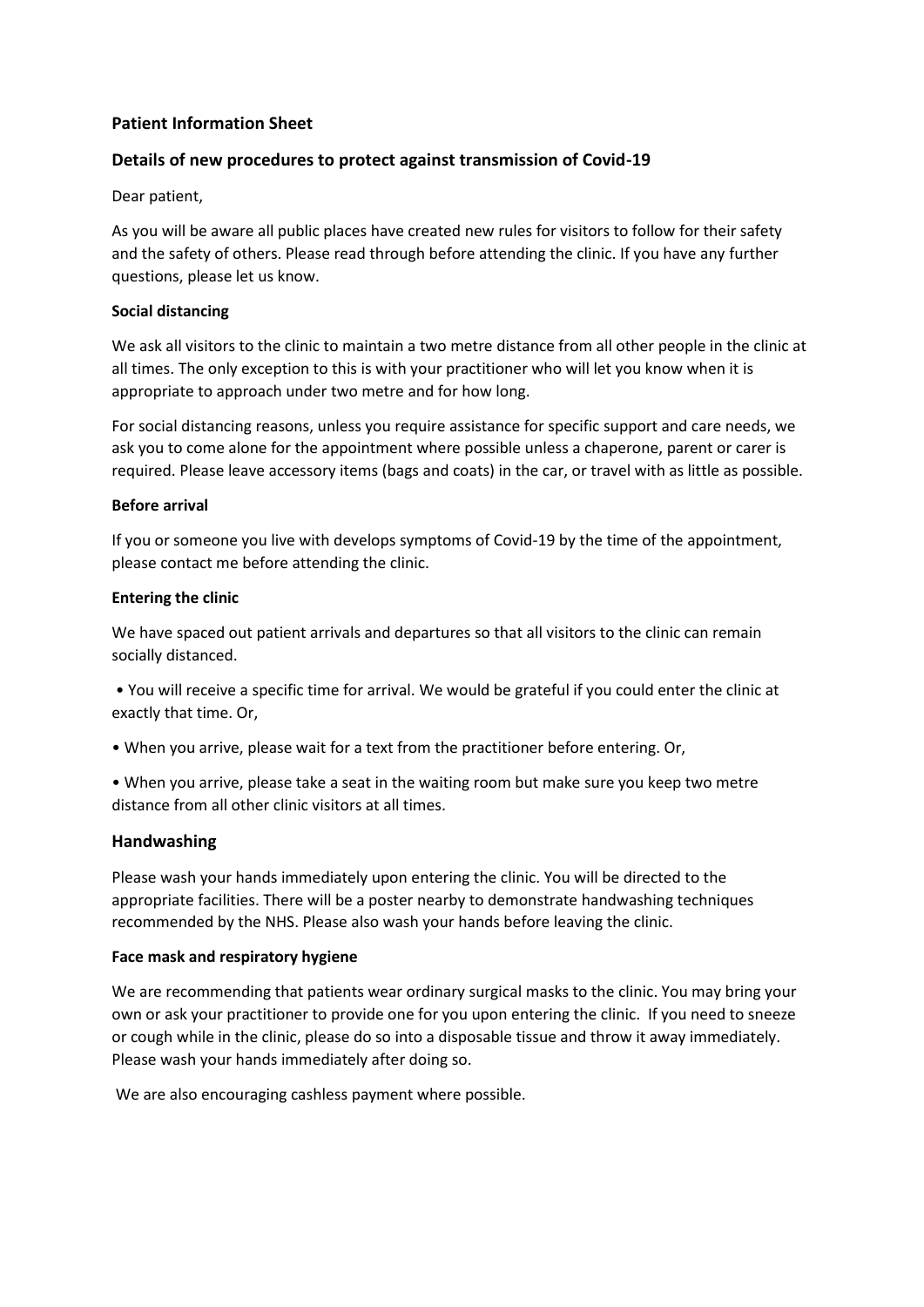#### **Paper consent form Health information**: Covid-19 consent form

Name (please print) \_\_\_\_\_\_\_\_\_\_\_\_\_\_\_\_\_\_\_\_\_\_\_

Date \_\_\_\_\_\_\_\_\_\_\_\_\_\_

Covid-19 screening information

1. Have you had a fever in the last 7 days? (Feeling hot to touch on your chest and back) Yes / No

2. Do you now, or have you recently had, a persistent dry cough? (Coughing a lot for more than an hour, 3 or more coughing episodes in 24 hours or worsening of a pre-existing cough) Yes / No

3. Have you lost sensations of taste and smell? Yes / No

4. Have you been in contact with anyone in the last 14 days who has been diagnosed with Covid-19 or has coronavirus-type symptoms? Yes / No

5. Have you been told to stay home, self-isolate or self-quarantine? Yes / No

6. Do you or anyone that you live with fall into the 'clinically vulnerable' or 'clinically extremely vulnerable' categories as defined below? Yes / No

Consent for treatment I understand that, because my treatment may involve touch and close physical proximity over an extended period of time, there may be an elevated risk of disease transmission, including Covid-19.

I give my consent to receive treatment from this practitioner.

I am the Patient  $\Box$  Parent/Guardian/Carer  $\Box$ 

Signed **Example 20** Date **Date** 20 Date 20 Date 20 Date 20 Date 20 Date 20 Date 20 Date 20 Date 20 Date 20 Date 20 Date 20 Date 20 Date 20 Date 20 Date 20 Date 20 Date 20 Date 20 Date 20 Date 20 Date 20 Date 20 Date 20 Dat

\*If you are signing on behalf of the patient, or if the patient is a minor, please state your relationship with the patient below:

I am the patient's \_\_\_\_\_\_\_\_\_\_\_\_\_\_\_\_\_\_\_\_\_\_\_\_\_\_\_

Practitioner

Name \_\_\_\_\_\_\_\_\_\_\_\_\_\_\_\_\_\_\_\_\_\_\_\_\_\_\_

Signed \_\_\_\_\_\_\_\_\_\_\_\_\_\_\_\_\_\_\_\_\_\_\_ Date \_\_\_\_\_\_\_\_\_\_\_\_\_\_\_\_